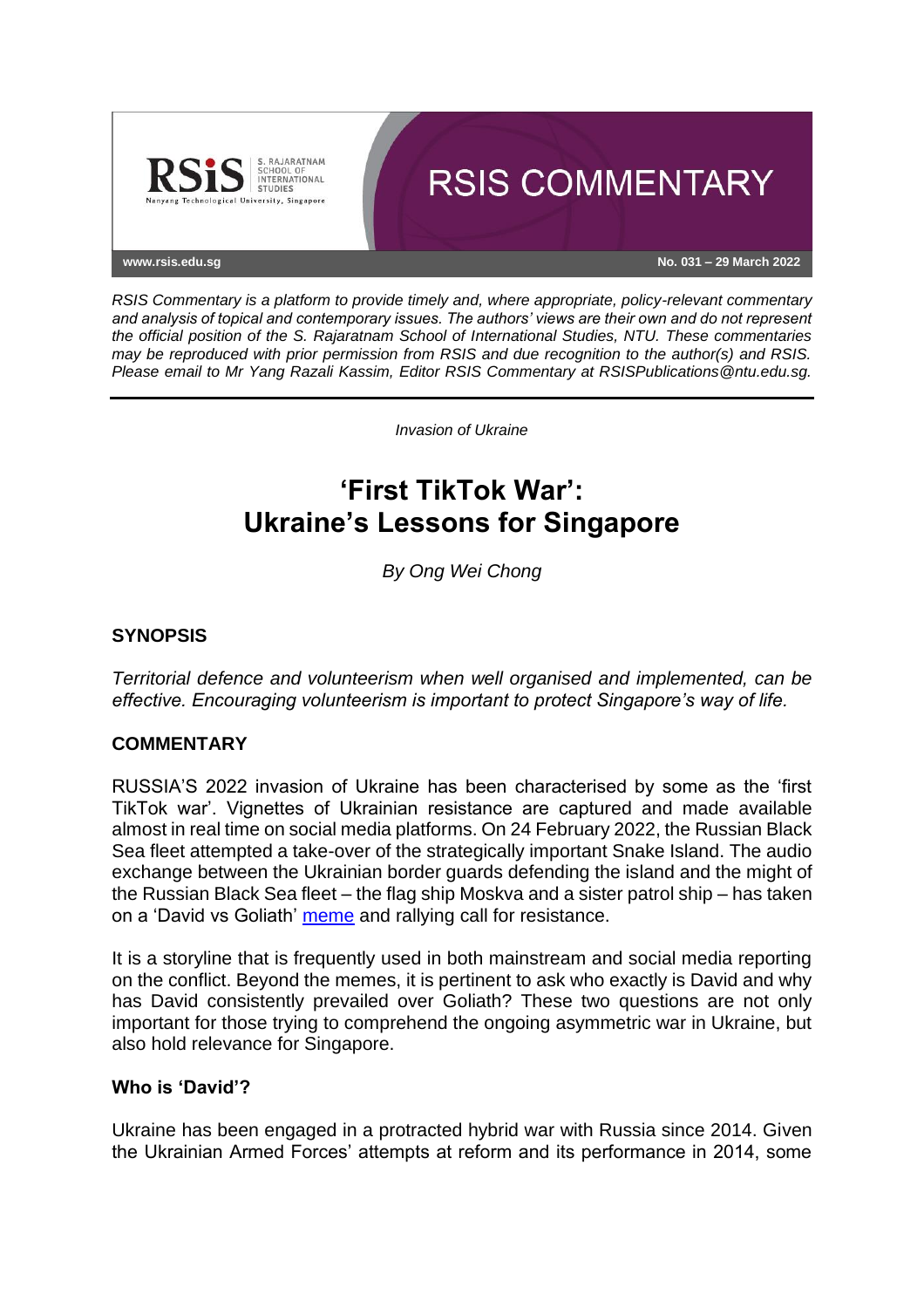pundits have been sceptical about the capability and will of the Ukrainian Armed Forces to defend Ukrainian sovereignty.

Some have even predicted a rapid Russian take-over of the Ukrainian capital Kyiv within 72 hours. Such sceptics have overestimated the capabilities of the Russian Goliath and underestimated the will and capabilities of the Ukrainian David.

On paper, Russia's conventional and hybrid capabilities in land, air, sea, space and cyberspace outmatch those of Ukraine. However, as the 19th century strategist Clausewitz reminds us, there is a difference between war on paper or 'ideal war' and 'war in reality'. Real war is an unwieldy instrument where an opponent always has a vote.

Undeterred by the will and capability of the Ukrainian people to defend themselves, Putin has escalated the conflict. However, any predictions of a swift and decisive Russian military victory were dispelled by weeks of stiff Ukrainian resistance. So, who is the Ukrainian David slowing the Russian Goliath? Collectively, it is the Ukrainian people and citizens. At the operational level, this collective instrument has materialised into a coherent Territorial Defence Force.

#### **How the Ukrainian 'David' Prevailed**

The central tenet of a territorial defence force is one whereby civilian volunteers are trained to defend their local communities and homes. The effectiveness of the Ukrainian Territorial Defence Force in recent weeks, however, indicates that territorial defence when well organised and implemented, can significantly impede, and wear down an invader.

The Ukrainian Territorial Defence force is not designed to prevent a large-scale Russian invasion or destroy entire military convoys. That is a role of the Ukraine's professional conventional forces. What the Ukrainian Territorial Defence Force has demonstrated is its ability to deny Russia control of Ukraine's major cities including its capital Kyiv and largest port city of Odessa.

A successful amphibious assault on Odessa would require an element of surprise to establish an uncontested beach head which would not be easy in the face of stiff Ukrainian territorial defence resistance.

## **Bulwark Against Russia's Hybrid Warfare**

Russia's early attempt to seize Kyiv by way of infiltration, subversion and sabotage of critical infrastructure were countered by the ability of the territorial defence force units to quickly arrest suspected saboteurs and sleeper agents.

Whilst popular resistance is no substitute for a professional regular standing force, the minimally trained volunteers of the Ukrainian Territorial Defence Force have used their superior ground knowledge, basic military training and civilian skills to good effect.

They have filled capabilities gap in protection of key installations, defence construction, security operations, transportation, and emergency services that the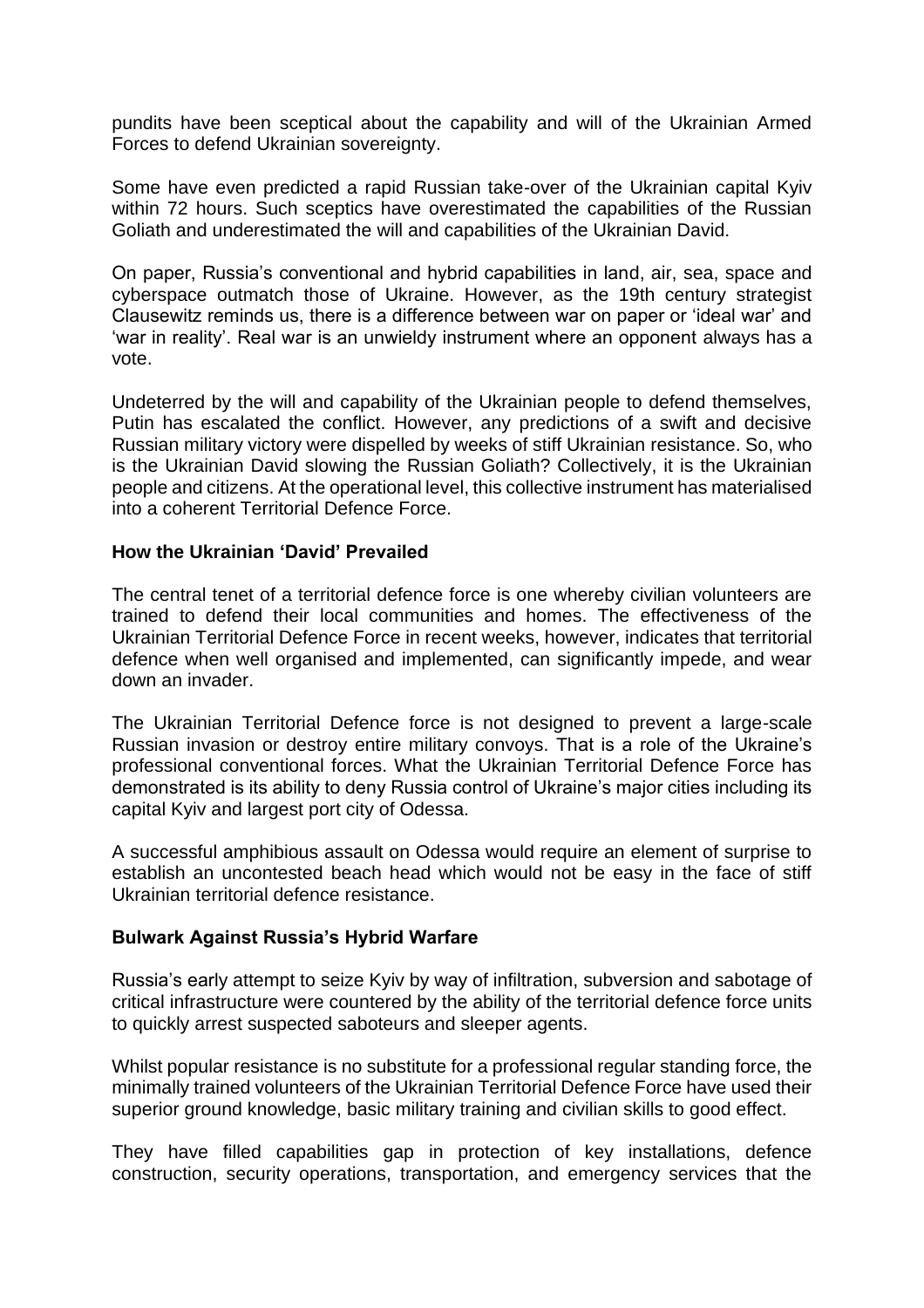under resourced Ukrainian defence ministry and professional armed forces cannot plug.

More importantly, their connection to the local population and their communities is a bulwark against the hallmark of Russian hybrid warfare – subversion, infiltration, sabotage, and disinformation.

## **Relevance for Singapore**

Singapore is no stranger to the concepts of volunteerism and territorial defence. 2nd People's Defence Force (2 PDF) has its roots as a volunteer force that may be traced as far back as 1854. 2 PDF's main role is that of homeland security, counter-terrorism and protection of key civilian and military installations which are functions akin to territorial defence.

Though 2 PDF is today manned by both active service personnel and National Servicemen (NSmen), the spirit of volunteerism lives on in the form of the Singapore Volunteer Corps (SVC).

The experience of the Ukrainian Territorial Defence Force is instructive in the importance of territorial defence and volunteerism within the larger framework of Total Defence and national security. There is much potential in utilising man-unmanned teams to reduce the manpower burden in the protection of key installations.

However, there are limitations to what technology can do. In a hybrid warfare scenario, local territorial defence teams with superior ground knowledge may be the more effective counter measure in preventing a successful attack.

Where practicable, the role of the SVC can be expanded to augment that of 2 PDF in the protection of key installations in both peacetime and conflict. The value of a credible territorial defence capability in a hybrid warfare scenario cannot be overstated. It can make a vital difference in Singapore's homeland defence, particularly when the aim of a potential adversary is to undermine the will and cohesion of its target population.

## **ROVERS and Volunteerism as Key Factor**

Volunteerism plays an important link between individual citizens and society. In defence, NSmen who have completed their statutory NS service can volunteer for the Reservist on the Voluntary Extended Reserve Service [\(ROVERS\)](https://www.ns.sg/web/portal/nsmen/home/nstopics/orns/serving-beyond-mr-statutory-age/rovers-ns-volunteer-scheme) scheme.

There is a well-established framework to encourage NSmen volunteerism. More can be done, however, to encourage volunteerism in defence and national security beyond NSmen. Expanding the role of the SVC to enhance existing territorial defence capabilities is a useful starting point.

Expanding volunteer schemes that allow individuals to play a part in Singapore's defence and national security without donning a uniform can also play a vital function in strengthening Singapore's capabilities against the spectrum of hybrid threats.